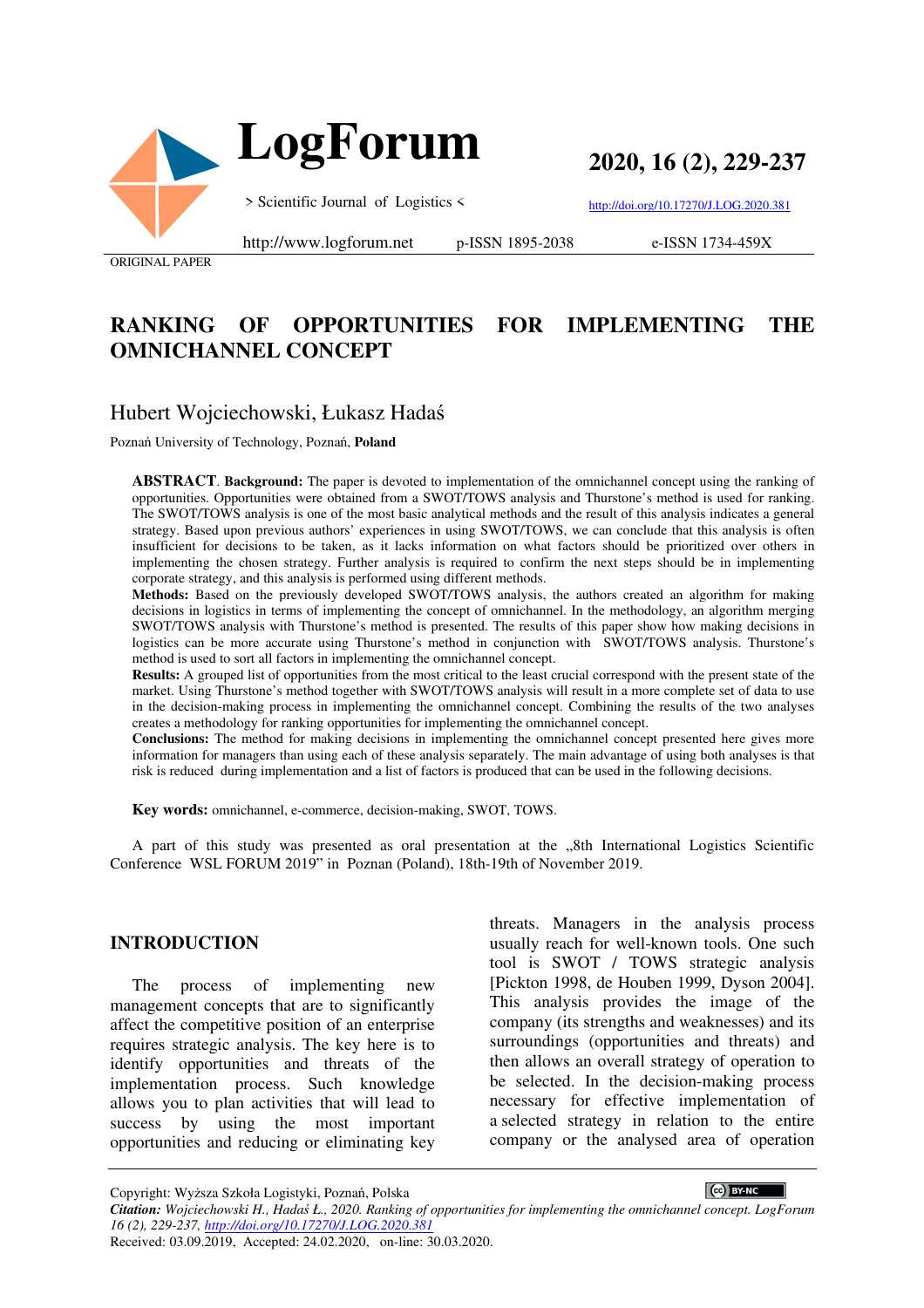(e.g. distribution logistics), general guidelines resulting from the SWOT / TOWS analysis are usually not sufficient.

Omnichannel is described in "Competing in the age of omnichannel retailing" as an evolution, where the distinctions between physical and online retailing will vanish, turning the world into a showroom without walls [Brynjolfsson, Yu Jeffrey, Mohammad 2013]. A similar definition is presented by Baird and Kilcourse [2011], Rigby [2011] and Beck and Rygl [2015]. Based on these definitions, the omnichannel criteria is that the customers should not see any difference using any of the retail channels available. Retail channels can be used in different sequences. The customer can first search for information online and then go to the store. This process is called webrooming [Flavian et al. 2016]. The other sequence of using retail channels is to first gather information in physical stores and then buy online, which is called showrooming [Neslin et al., 2014]. However, it is common not only to use one retailer channel, but to use different channels of multiple retailers for planning and preparation purposes before purchasing [Chiou et al., 2012, Chiu et al., 2011]. All retailers' actions have one common aim – to let the customer have the best possible experience during the process of purchasing [Blom et al., 2017, Huré et al., 2017, Lemon and Verhoef, 2016, Sit et al., 2018]. Each retail channel is determined by many factors [Harris et al., 2018, Verhoef et al., 2007]. Usually it is a strategic decision for a company to determine what channel should be prioritized by allocating necessary resources to this channel.

When implementing the omnichannel concept, the validity of opportunities for implementing the omnichannel can be assessed differently by each expert, especially bearing in mind that in the literature it is emphasized that the process of integrating customer service channels is difficult to implement, costly and risky [de Carvalho 2014]. Most often, all the negative effects of transformation affect the customer's perception of the company and, as a result, the competitive position of the company [Bell 2014].

A valuable complement to the analysis can be the Thurstone method [Sagan 2009]. The skilful combination of SWOT / TOWS analysis and the Thurstone method allows better effects to be achieved in the decisionmaking process in the form of fuller information to be used while implementing the strategy.

The article presents a case of such an analysis carried out in order to implement the omnichannel concept in distribution. The omnichannel approach in enterprises consists in unifying standards for each customer service channel, especially in the field of distribution and improving customer satisfaction in each service channel [Piotrowicz 2014]. In the article, the authors use the results of previous surveys carried out on a group of specialists from enterprises and clients that provided a generalized comparison of opportunities and threats regarding implementation of the omnichannel concept [Wojciechowski, Hadas 2018]. To analyse opportunities and threats, questionnaire surveys were used, because the aim was to obtain recommendations for the logistics and sales departments of various companies, not to analyse a single case study. As a final result, SWOT / TOWS analysis was used to determine which strategy should be used to implement the concept in the enterprise for diagnosed external factors (opportunities and threats) [Wojciechowski, Hadas 2018].

The results obtained provide the basis for further analysis presented in this article, because, as mentioned above, the use of the SWOT / TOWS analysis is insufficient, due to there being no information on which factors require more and which less attention in the implementation process. The Thurstone method was chosen to deepen the analysis. After completing the work, the analysis methodology was also formulated as a way of combining SWOT / TOWS analysis with the Thurstone method in the decision process.

## **METHODOLOGY OF ANALYSIS**

The process of determining the rank of opportunities for implementing the omnichannel concept was carried out according to the following methodology (Fig. 1). In the first step, based on the results of the survey and according to the classical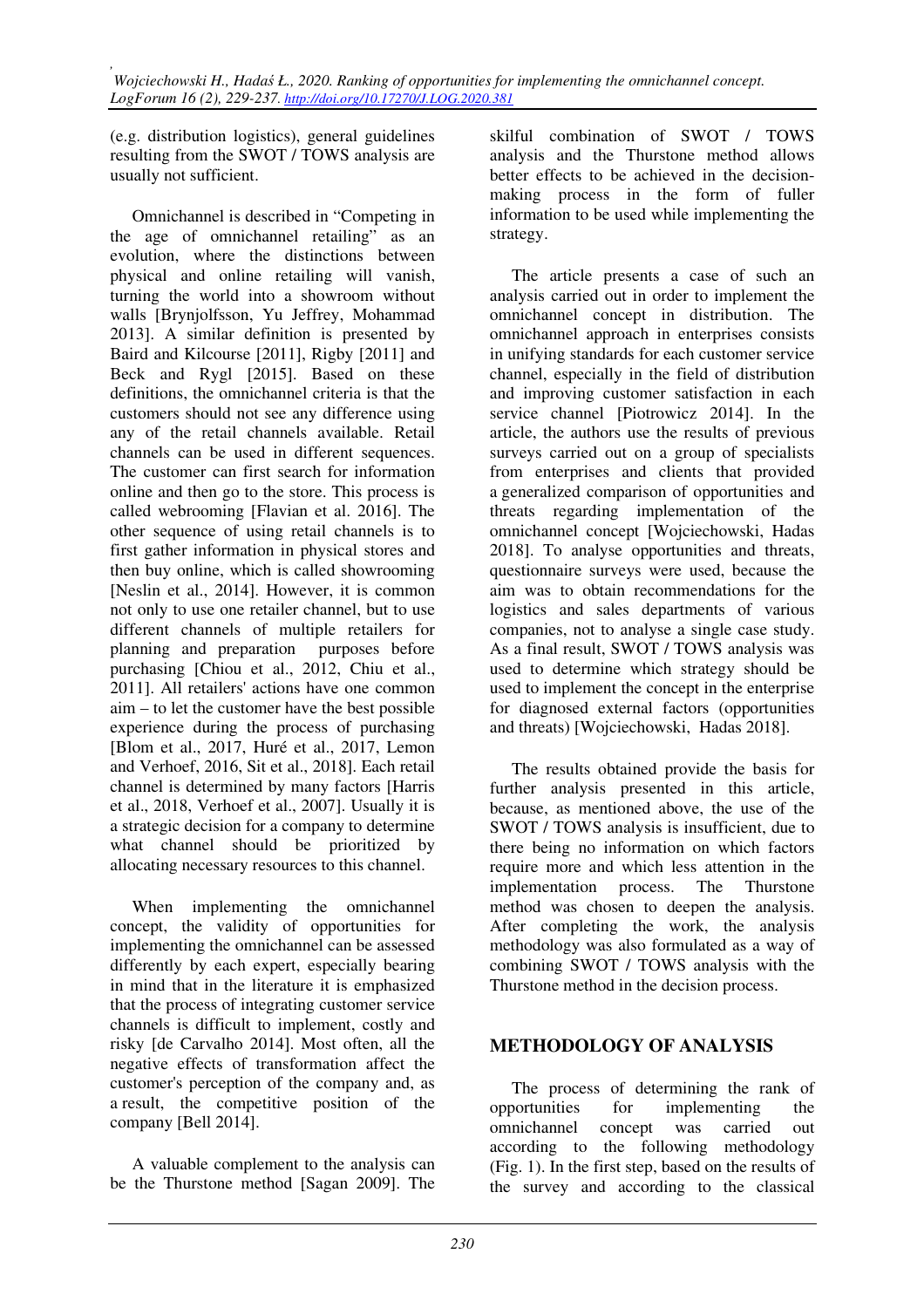SWOT/TOWS methodology, a strategy for implementing the omnichannel concept was chosen. In the second step, on the basis of expert assessments, the Thurstone method was used to create a ranking of opportunities that should be used in the process of implementing the concept.



Fig. 1. Methodology of determining the ranking opportunities for implementation the omnichannel concept

The SWOT / TOWS analysis shows that an enterprise that decides to implement the omnichannel concept in its distribution should use an aggressive strategy, i.e. maxi-maxi [Wojciechowski, Hadas 2018], in order to achieve the best possible effect. This aggressive strategy consists in making the greatest possible use of emerging market opportunities, taking over similar enterprises, concentrating the entire company's efforts on using only opportunities with the greatest potential and strengthening its own position on the market. All of these activities should be carried out by the company using the chances which result from the SWOT / TOWS analysis. However, this analysis does not make it possible to easily determine which chances can give the best results and how many resources should be devoted to each opportunity. Therefore, using the Thurstone method in the strategy implementation process can provide valuable information for managers. On this basis, and using the results obtained as to the choice of strategy and the ranking of the opportunities, the decisions regarding the next actions in the field of exploiting the opportunities are more accurate.

The starting point for the Thurston analysis was the list of opportunities and threats presented in the article: Wojciechowski Hubert, and Lukasz Hadas, "Possibilities of Implementing Omnichannel Concept in Distribution-Opportunities and Threats".

The assumptions of the Thurston pair comparison method consist in making each expert determine which of the factors in a pair is more important. Such action is required for each pair, i.e. in the case described it is 8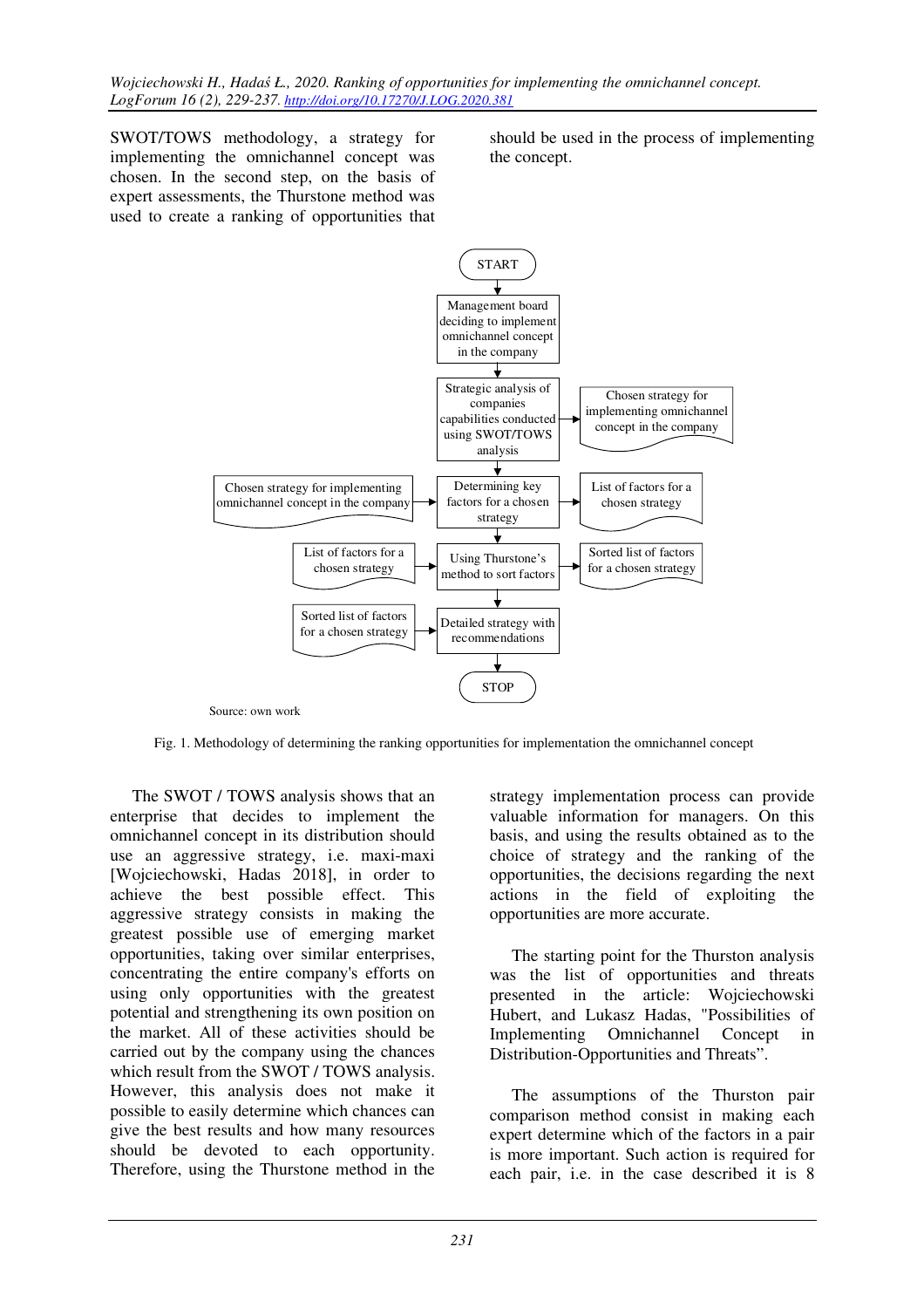*, Wojciechowski H., Hadaś Ł., 2020. Ranking of opportunities for implementing the omnichannel concept. LogForum 16 (2), 229-237. http://doi.org/10.17270/J.LOG.2020.381* 

factors, which results in 28 pairs for one expert to compare. In this article, it was decided to use the data collected from the questionnaire survey and compared the answers given by each of the experts in pairs. The method used is based on the original Thurston method, but changes have been made to the comparison logic and the use of the formula for comparison. The Thurston method of pairwise comparisons produces a ranking of the criteria tested.

The Thurstone method allows factors to be sorted, in this case opportunities, from the most to the least important ones. On this basis, the company gains the knowledge of how many resources it should devote to the use of individual opportunities to gain a competitive advantage.

#### **RANKING OPPORTUNITIES**

During the research, experts took part in a survey. Expert were chosen from companies based on their general knowledge, and the strengths, weaknesses, opportunities and threats to the companies they work for. Based on results of the survey, 33 responses from experts were taken into consideration. Each expert determined whether each of the opportunities and threats used in the implementation process of omnichannel concept opportunities is critical (5), very important (4), important (3), not important (2) or not important (1). Table 1 presents the results of the survey.

Opportunities:

- O1. Possibility of better monitoring customers' behaviours and using data collected in order to improve marketing strategy.
- O2. Potential lower costs of single deliveries.
- O3. Possibility of adjusting latest technology to changing market needs.
- O4. Customers can change their daily shopping habits to use smart home devices instead.
- O5. Using autonomous cars in distribution
- O6. Potentially lower distribution costs using omnichannel in comparison to traditional

distribution, or even costless distribution if digital distribution is used.

- O7. More customers can be reached, because more channels are available.
- O8. Faster delivery, especially when distribution can be done right at customer's house.

Table 1. Opinions collected from 33 experts on opportunities and threats (1- least important, 5 - most important)

|                 | O1                      | O2                      | O <sub>3</sub>          | O <sub>4</sub>          | O <sub>5</sub>           | Ο6                       | O <sub>7</sub>           | тпротит<br>O <sub>8</sub>                               |
|-----------------|-------------------------|-------------------------|-------------------------|-------------------------|--------------------------|--------------------------|--------------------------|---------------------------------------------------------|
| $\mathbf{1}$    | $\overline{4}$          | $\overline{2}$          |                         | $\overline{\mathbf{4}}$ |                          |                          |                          |                                                         |
| $\overline{c}$  | 5                       | $\overline{\mathbf{3}}$ | $rac{5}{5}$             | 3                       | $rac{2}{3}$              | $\frac{5}{3}$            | $\frac{5}{4}$            | $\frac{4}{3}$                                           |
| $\overline{3}$  | 5                       | $\overline{4}$          | $\overline{4}$          | 5                       | $\overline{c}$           | $\overline{c}$           | $\overline{4}$           |                                                         |
| $\overline{4}$  | $\overline{4}$          | 5                       | 5                       | $\overline{4}$          | $\overline{\mathcal{L}}$ | 5                        | 5                        | $\overline{4}$                                          |
| 5               | 5                       | 5                       | $\overline{4}$          | $\overline{4}$          | $\overline{4}$           | 5                        | 5                        | 5                                                       |
| $\overline{6}$  | $\overline{4}$          | $\overline{\mathbf{3}}$ | $\overline{2}$          | $\overline{\mathbf{3}}$ | $\overline{\mathbf{4}}$  | $\overline{4}$           | $\overline{\mathbf{3}}$  | $\overline{3}$                                          |
| $\overline{7}$  | $\overline{\mathbf{3}}$ | $\overline{\mathbf{3}}$ | $\overline{\mathbf{3}}$ | $rac{3}{5}$             | $\overline{2}$           | $\overline{\mathbf{3}}$  | $\overline{4}$           | $\frac{3}{5}$ $\frac{5}{3}$ $\frac{3}{5}$ $\frac{3}{5}$ |
| $\overline{8}$  | 5                       | $\overline{\mathbf{3}}$ | $\overline{5}$          |                         | 5                        | $\overline{4}$           | 5                        |                                                         |
| 9               | $\overline{4}$          | $\overline{\mathbf{3}}$ | 5                       | 5                       | 5                        | $\overline{\mathcal{L}}$ | 5                        |                                                         |
| 10              | $\overline{4}$          | $\overline{4}$          | $\overline{5}$          | $\overline{4}$          | $\overline{\mathbf{3}}$  | $\overline{4}$           | $\overline{5}$           |                                                         |
| 11              | $\overline{2}$          | $\frac{2}{5}$           | $\overline{2}$          | $rac{2}{5}$             | $\overline{3}$           | $\frac{3}{5}$            | $\frac{3}{5}$            |                                                         |
| $\overline{12}$ | $\overline{5}$          |                         | $\overline{5}$          |                         | $\overline{2}$           |                          |                          |                                                         |
| 13              | 5                       | $\overline{4}$          | 5                       | $\overline{4}$          | 5                        | $\overline{\mathbf{3}}$  | 5                        | $\overline{3}$                                          |
| $\overline{14}$ | $\overline{4}$          | $\overline{3}$          | $\overline{4}$          | $\overline{\mathbf{3}}$ | $\overline{\mathcal{L}}$ | $\overline{\mathbf{4}}$  | $\overline{\mathbf{3}}$  | $\overline{\overline{3}}$                               |
| $\frac{15}{16}$ | 5                       | 5                       | $\overline{4}$          | $\overline{\mathbf{3}}$ | $\overline{\mathbf{4}}$  | $\overline{\mathcal{L}}$ | 5                        | $\overline{4}$                                          |
|                 | $\overline{\mathbf{3}}$ | $\overline{c}$          | 5                       | $\overline{4}$          | $\overline{\mathbf{3}}$  | 5                        | $\overline{4}$           | $\overline{4}$                                          |
| 17              | 5                       | $\overline{2}$          | 5                       | $\frac{3}{5}$           | $\overline{\mathbf{3}}$  | $\overline{\mathcal{L}}$ | 4                        | $\overline{5}$                                          |
| 18              | $\overline{4}$          | 5                       | $\overline{5}$          |                         | $\overline{4}$           | 5                        | 5                        | $\overline{4}$                                          |
| 19              | 5                       | 5                       | $\overline{\mathbf{4}}$ | 5                       | $\overline{\mathbf{4}}$  | 5                        | $\overline{\mathbf{4}}$  | 5                                                       |
| 20              | 5                       | $\overline{c}$          | 5                       | $\overline{4}$          | $\overline{2}$           | 5                        | 5                        | $\overline{4}$                                          |
| 21              | $\overline{4}$          | $\overline{\mathbf{3}}$ | $\overline{2}$          | $\overline{\mathbf{3}}$ | $\overline{4}$           | $\overline{4}$           | $\frac{3}{5}$            | $\frac{3}{2}$                                           |
| $\overline{22}$ | 5                       | $\overline{2}$          | $\overline{c}$          | $\overline{3}$          | $\overline{4}$           | 5                        |                          |                                                         |
| 23              | $\overline{\mathbf{3}}$ | $\overline{\mathbf{3}}$ | $\overline{\mathbf{3}}$ | $\overline{\mathbf{3}}$ | $\overline{2}$           | $\overline{2}$           | $\overline{\mathcal{L}}$ |                                                         |
| 24              | 5                       | $\overline{\mathbf{3}}$ | 5                       | $\frac{1}{5}$           | $\overline{4}$           | $\overline{4}$           | 5                        |                                                         |
| 25              | $\overline{4}$          | $\overline{\mathbf{3}}$ | $\overline{4}$          | 5                       | 5                        | $\overline{4}$           | $\frac{5}{5}$            | $\frac{3}{5}$ $\frac{5}{3}$                             |
| $\overline{26}$ | $\overline{4}$          | 5                       | $\overline{5}$          | $\overline{2}$          | $\overline{\mathbf{3}}$  | $\overline{4}$           |                          |                                                         |
| $\overline{27}$ | $\overline{2}$          | $\overline{c}$          | $\overline{3}$          | $\overline{2}$          | $\overline{\mathbf{3}}$  | $\overline{\mathbf{3}}$  | $\overline{\mathbf{3}}$  | $\overline{\mathbf{3}}$                                 |
| 28              | $\overline{\mathbf{3}}$ | $\overline{4}$          | $\overline{\mathbf{3}}$ | $\overline{\mathbf{3}}$ | $\overline{4}$           | 5                        | 5                        |                                                         |
| 29              | 5                       | 5                       | 5                       | $\overline{5}$          | $\overline{c}$           | $\overline{5}$           | 5                        |                                                         |
| 30              | 5                       | $\overline{4}$          | 5                       | $\overline{4}$          | 5                        | $\overline{\mathbf{3}}$  | 5                        | $\frac{3}{5}$ $\frac{3}{5}$                             |
| 31              | 5                       | $\overline{4}$          | $\overline{\mathbf{3}}$ | $\overline{\mathbf{c}}$ | 3                        | $\mathbf{1}$             | 5                        |                                                         |
| $\overline{32}$ | $\overline{4}$          | $\overline{\mathbf{3}}$ | 5                       | $\overline{\mathbf{3}}$ | $\overline{4}$           | $\overline{4}$           | $\overline{\mathbf{3}}$  | $\overline{\mathbf{3}}$                                 |
| $\overline{33}$ | $\overline{\mathbf{3}}$ | $\overline{\mathbf{3}}$ | $\overline{5}$          | $\overline{3}$          | $\overline{\mathbf{3}}$  | 5                        | 5                        | $\overline{\mathbf{3}}$                                 |

Source: own work

Using the Thurstone method [Sagan 2009], the next step after the experts have answered the criteria weights is to develop a table of proportions, which is calculated using the formula:

$$
f(n,m) = \frac{\sum_{i=1}^{j} sgn(n_i - m_i)}{\sum_{i=1}^{j} sgn|n_i - m_i|}
$$

$$
sgn(x) = \begin{cases} 0, & when x < = 0, x \in R \\ 1, & when x > 0 \end{cases}
$$

n - the base criterion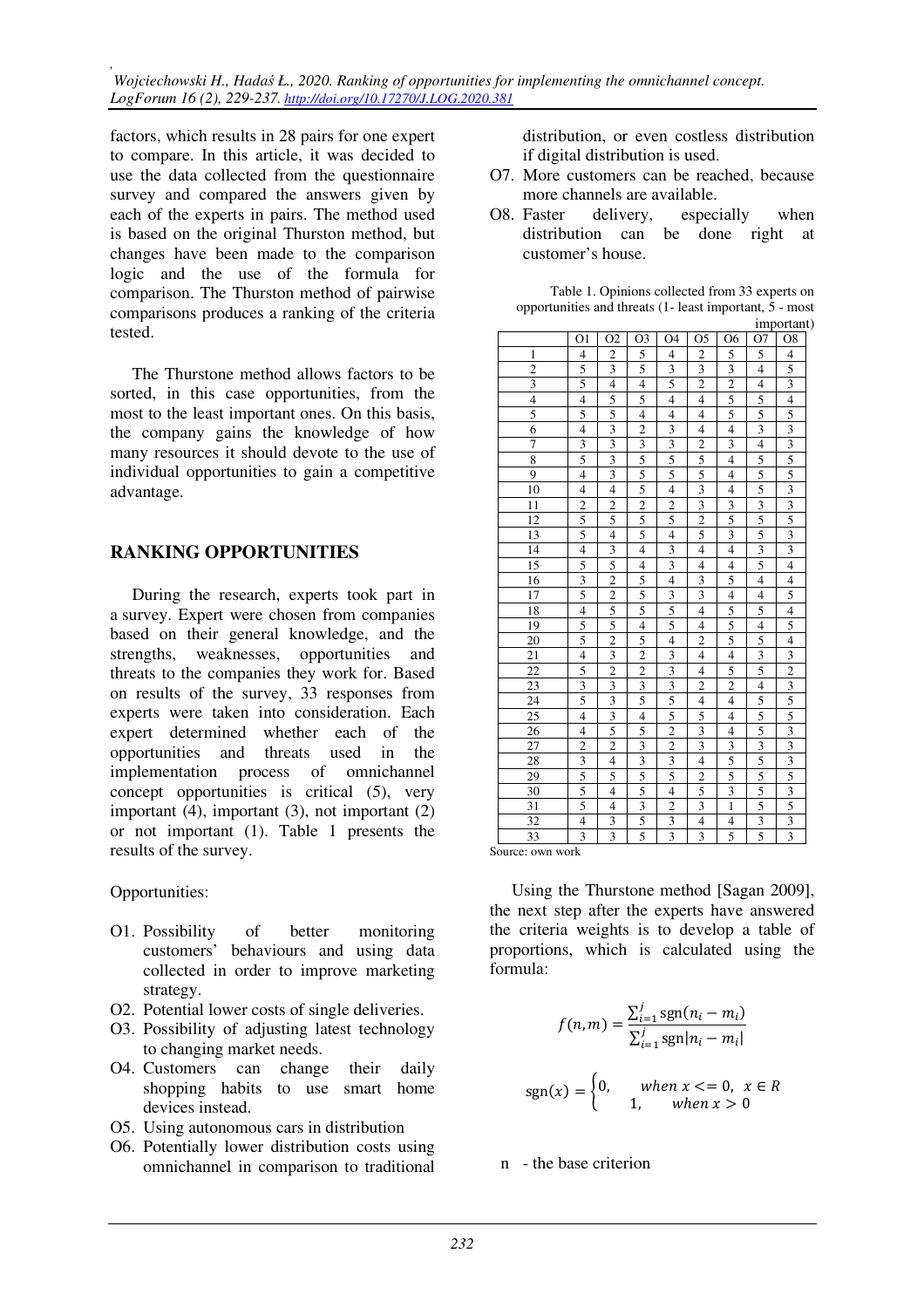m - the criterion against which the base criterion is compared

i - expert's number

Aspect calculations allow information to be obtained about the validity of one criterion over another. The resulting table of proportions after applying the formula looks as follows.

|                |      |                | Table 2. Table of proportions |                |                |                |      |      |
|----------------|------|----------------|-------------------------------|----------------|----------------|----------------|------|------|
|                | O1   | O <sub>2</sub> | O <sub>3</sub>                | O <sub>4</sub> | O <sub>5</sub> | O <sub>6</sub> | O7   | O8   |
| O <sub>1</sub> | 0.00 | 0,18           | 0.56                          | 0,22           | 0,23           | 0.44           | 0.64 | 0.29 |
| O <sub>2</sub> | 0.82 | 0.00           | 0.70                          | 0.63           | 0.54           | 0.71           | 0.95 | 0.57 |
| O <sub>3</sub> | 0,44 | 0.30           | 0,00                          | 0,27           | 0,26           | 0.35           | 0.69 | 0.35 |
| O <sub>4</sub> | 0.78 | 0.38           | 0.73                          | 0,00           | 0.52           | 0.65           | 0,90 | 0,57 |
| O <sub>5</sub> | 0.77 | 0,46           | 0,74                          | 0.48           | 0,00           | 0.73           | 0.84 | 0.64 |
| O6             | 0.56 | 0.29           | 0.65                          | 0.35           | 0.27           | 0,00           | 0.70 | 0.39 |
| O7             | 0.36 | 0.05           | 0.31                          | 0.10           | 0.16           | 0,30           | 0.00 | 0.17 |
| O <sub>8</sub> | 0.71 | 0.43           | 0.65                          | 0.43           | 0,36           | 0.61           | 0.83 | 0,00 |

Source: own work

The next stage of the method is to determine the validity of each criterion using the formula [Mierzwiak 2015]:

$$
W_n = \frac{Z_n - Z_{min}}{Z_{max} - Z_{min}} + 1
$$

 $Z_n$  - arithmetic mean for the nth column

W<sub>n</sub> - the validity of the nth criterion, expressed by the formula

 $Z_{\text{min}}$  - the minimum value  $Z_{n}$ 

Zmax - the maximum value of Zn

The results obtained are presented in Table 3.

Table 3. List of  $W_n$  and  $Z_n$  results

|                |                |                |                |                |                |                |      | $1$ avic $3$ . List of $y_n$ and $z_n$ result |
|----------------|----------------|----------------|----------------|----------------|----------------|----------------|------|-----------------------------------------------|
| $Z_{n}$        | 0.20           | 0.10           | 0.20           | 0.12           | 0,11           | 0.18           | 0,25 | 0.14                                          |
| $W_n$          | 0,73           | 0,10           | 0.71           | 0,21           | 0,17           | 0.57           | 1,00 | 0.35                                          |
| Criterion      | O <sub>1</sub> | O <sub>2</sub> | O <sub>3</sub> | O <sub>4</sub> | O <sub>5</sub> | O <sub>6</sub> | 07   | O <sub>8</sub>                                |
| O1             | 0.00           | 0,07           | 0,21           | 0.09           | 0.09           | 0,17           | 0,24 | 0,11                                          |
| O <sub>2</sub> | 0.29           | $0.00^{\circ}$ | 0.25           | 0,23           | 0.20           | 0.26           | 0.33 | 0,22                                          |
| O <sub>3</sub> | 0,17           | 0,12           | 0.00           | 0,11           | 0,10           | 0,14           | 0.25 | 0,14                                          |
| O <sub>4</sub> | 0,28           | 0,14           | 0.26           | 0.00           | 0,20           | 0,24           | 0,32 | 0,22                                          |
| O <sub>5</sub> | 0.28           | 0.18           | 0.27           | 0.18           | 0.00           | 0.26           | 0,30 | 0,24                                          |
| O6             | 0,21           | 0,11           | 0.24           | 0.13           | 0,11           | 0.00           | 0,26 | 0,15                                          |
| O7             | 0,14           | 0,02           | 0,12           | 0.04           | 0.06           | 0,12           | 0.00 | 0,06                                          |
| O8             | 0,26           | 0,16           | 0,24           | 0,16           | 0,14           | 0.23           | 0,30 | 0.00                                          |
| $Min Z_n$      | 0.10           |                |                |                |                |                |      |                                               |
| $Max Z_n$      | 0,25           |                |                |                |                |                |      |                                               |

Source: own work

After developing the results of  $W_n$ , they were normalized in the range to 1 and presented sorted in Table 4 and Figure 2.

Table 4. Sorted results for the value Wn

| O1 | 0,726659 |
|----|----------|
| O3 | 0,70695  |
| Ο6 | 0,565029 |
| O8 | 0,350816 |
| O4 | 0,205318 |
| Ο5 | 0,173814 |
| מר |          |

Source: own work



Fig. 2. Ranking of opportunities for implementing the omnichannel concept

Table 4 and Figure 1 presents the results of calculations, and usually data is presented in tables. However, in this case, the authors have decided to show results in both figure and table forms. The graphical representation of the data makes the grouping of opportunities easier to notice.

#### **INTERPRETATION OF RESULTS**

The result obtained from the Thurstone method shows which opportunities are more important than others. Confirming the aim of this paper outlined in the abstract, the study's novelty lies in its creating a ranked list of opportunities that are significant in implementing the omnichannel concept. The result of SWOT/TOWS method alone is insufficient to make a decision about the action within the designated strategy, because it is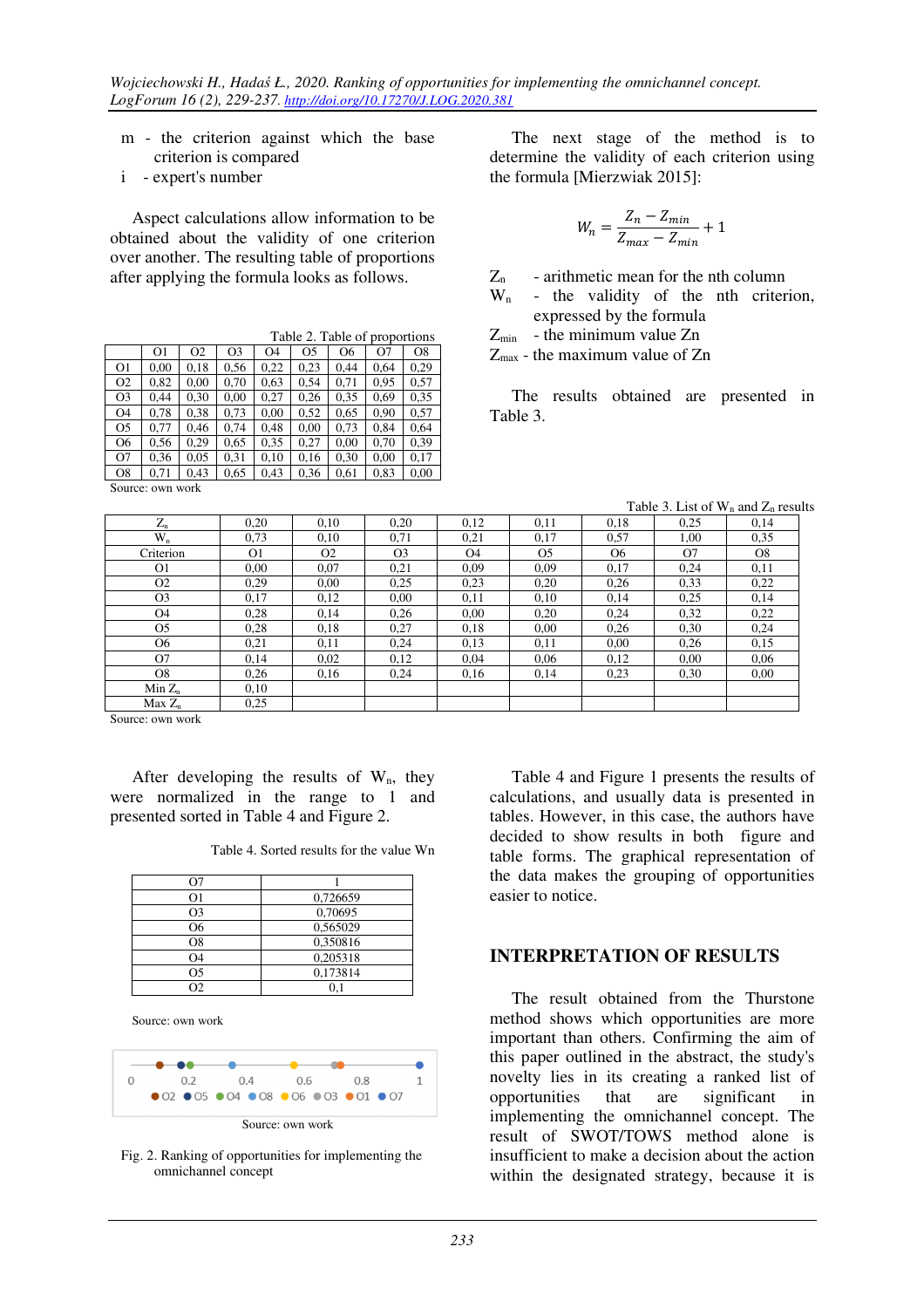*, Wojciechowski H., Hadaś Ł., 2020. Ranking of opportunities for implementing the omnichannel concept. LogForum 16 (2), 229-237. http://doi.org/10.17270/J.LOG.2020.381* 

from combining SWOT / TOWS and Thurstone methods that information can be obtained on what actions are necessary to achieve the goal.

Based on the data collected, it can be concluded that information is the most important resource, because two chances (O7 and O1), which relate to the information possessed by the company, make up a total of 51.46% of the weight of all odds. The next three chances (O3, O6 and O8) refer to already proven solutions in the field of logistics, transport and technology. They represent 42.87% of all odds. The last group of opportunities (O4, O5 and O2) refers to unpopular technologies used by enterprises, therefore due to the possible risk of lack of success in using these opportunities when implementing the omnichannel concept in distribution, these chances gained only 5.67% of the weight of all odds.

#### **CONCLUSIONS**

Analysing these results, we can see that the opportunities to use (Fig. 2) create certain groups (according to the criterion of similar rank). The dominant one is the chance (07) "More customers can be reached, because more channels are available", which is understandable, because it coincides with the main strategic goal. Two more chances form a group of similar rank:

- − Possibility of adjusting latest technology to changing the market's necessity,
- − Possibility of better monitoring of customers' behaviours.

According to these results, the 3 most important opportunities concentrate on issues related to the market, i.e. directly achieving the goals of implementing the omnichannel strategy using modern information technologies. In the group of these factors, there is both the opportunity to reach a larger group of customers (a characteristic feature of multi-channel customer service solutions multichannel) and the use of modern IT technologies to monitor customer behaviour. Customer behaviour monitoring is the basis for adapting business operations to current customer preferences in terms of service (the omnichannel concept feature). Adapting the latest technologies to the changing market requirements in the omnichannel concept is often performed by creating or extending existing applications, especially for mobile devices. Such applications allow one to monitor consumer behaviour and send news about availability and promotions regarding recently viewed articles at the right time. The continuous development of such applications results in less user anonymity, but often also a better shopping experience.

A clearly weaker group of opportunities to use, in the opinion of the respondents, are those directly related to the logistics aspects of customer service, such as:

- − Potentially lower distribution costs, or even costless distribution if digital distribution is used,
- − Faster delivery, especially when they can be done right at the customer's house.

Therefore, can one assume that the physical distribution organization is of secondary importance in achieving the success of the omnichannel implementation strategy? Probably not, because efficient logistics secures the physical implementation of deliveries in accordance with the 7R rule. Without proper logistics solutions, it will not be possible to achieve satisfactory results in terms of customer service. The results obtained should be interpreted in such a way that the first (most important) group of chances in implementing the omnichannel strategy determines the direction of activities and the second group is to support their implementation.

On the other hand, the least important chances currently, in the opinion of the respondents, are the chances to use:

- − Customers can change their daily shopping habits to use smart home devices instead,
- − Using autonomous cars in distribution,
- − Potential lower costs of single deliveries.

As we can see, these are issues related to physical distribution (autonomous cars, costs of single deliverers) and customer behaviour (daily shopping). Their relatively low rating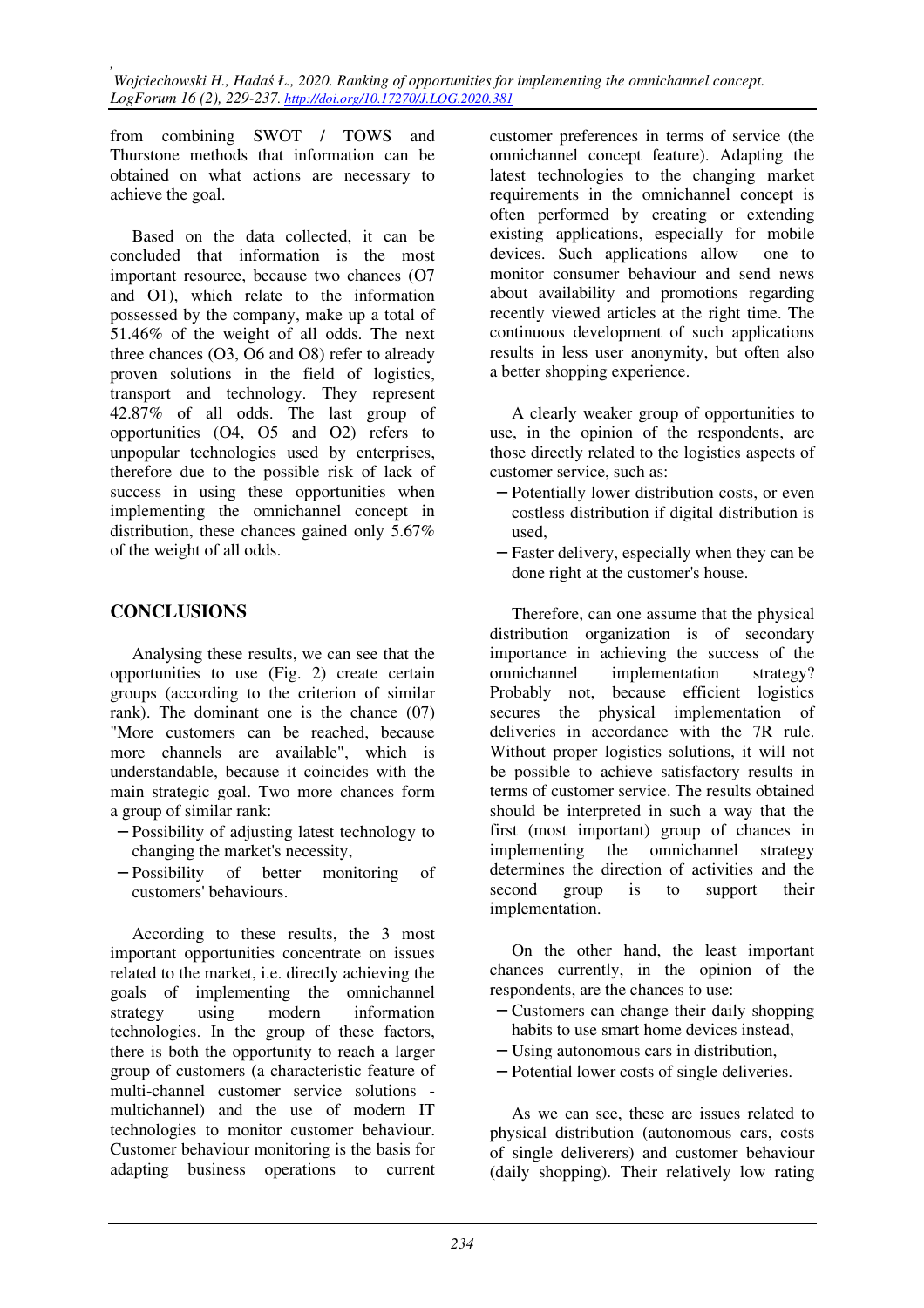*Wojciechowski H., Hadaś Ł., 2020. Ranking of opportunities for implementing the omnichannel concept. LogForum 16 (2), 229-237. http://doi.org/10.17270/J.LOG.2020.381* 

may be due to the fact that these are potentially distant opportunities. For this reason, they are treated as less important, because they can be used in the past and not in current activities. To sum up, in the implementation of the omnichannel strategy, there is a group of opportunities that should be properly used, i.e. appropriate to their importance for the success of the strategy adopted. Their diverse rank is important for decision-makers who plan the implementation process. The results presented here are an important indication in this respect.

### **ACKNOWLEDGMENTS AND FUNDING SOURCE DECLARATION**

This article was funded by Poznań<br>iversity of Technology, Faculty of University of Technology, Faculty of Engineering Management [project number: 11/140/SBAD/4168].

## **REFERENCES**

- Baird N., Kilcourse B., 2011. Omni-channel fulfillment and the future of the retail supply chain. Benchmark Report, March.
- Beck N., Rygl D., 2015. Categorization of multiple channel retailing in multi-, cross-, and omni-channel retailing for retailers and retailing. Journal of Retailing and Consumer Services 27: 170–178. http://doi.org/10.1016/j.jretconser.2015.08. 001
- Bell D.R., Gallino S., Moreno A., 2014, How to win in an omnichannel world, MIT Sloan Management Review, 56(1), 45.
- Blom A., Lange F., Hess Jr. R.L., 2017. Omnichannel-based promotions' effects on purchase behavior and brand image. Journal of Retailing and Consumer Services, 39, 286-295. http://doi.org/10.1016/j.jretconser.2017.08. 008
- Brynjolfsson E., Yu J.H., Rahman M.S., 2013. Competing in the age of omnichannel retailing. MIT Sloan Management Review.
- Chiou J.S., Wu L.Y., Chou S.Y., 2012. You do the service but they take the order. Journal

of Business Research, 65(7), 883-889, http://doi.org/10.1016/j.jbusres.2011.06.035

- Chiu H.C., Hsieh Y.C., Roan J., Tseng K.J., Hsieh J.K., 2011. The challenge for multichannel services: Cross-channel freeriding behavior. Electronic Commerce Research and Applications, 10(2), 268-277. http://doi.org/10.1016/j.elerap.2010.07.002
- de Carvalho J.L.G., Campomar M.C., 2014. Multichannel at retail and omni-channel: Challenges for Marketing and Logistics. Business and Management Review, 4(3), 103-113.

Dyson R.G., 2004, Strategic development and SWOT analysis at the University of Warwick. European journal of operational research, 152(3), 631-640, http://doi.org/10.1016/S0377- 2217(03)00062-6

- Flavián C., Gurrea R., Orús C., 2016. Choice confidence in the webrooming purchase process: The impact of online positive reviews and the motivation to touch. Journal of Consumer Behaviour, 15(5), 459-476, http://doi.org/10.1002/cb.1585
- Harris P., Riley F.D.O., Hand C., 2018. Understanding multichannel shopper journey configuration: An application of goal theory. Journal of Retailing and Consumer Services, 44, 108-117, http://doi.org/10.1016/j.jretconser.2018.06. 005
- Houben G., Lenie K., Vanhoof K., 1999. A knowledge-based SWOT-analysis system as an instrument for strategic planning in small and medium sized enterprises. Decision support systems, 26(2), 125-135, http://doi.org/10.1016/S0167- 9236(99)00024-X
- Huré E., Picot-Coupey K., Ackermann C.L., 2017. Understanding omni-channel shopping value: A mixed-method study. Journal of Retailing and Consumer Services, 39, 314-330, http://doi.org/10.1016/j.jretconser.2017.08. 011
- Lemon K.N., Verhoef P.C., 2016. Understanding customer experience throughout the customer journey. Journal of marketing, 80(6), 69-96.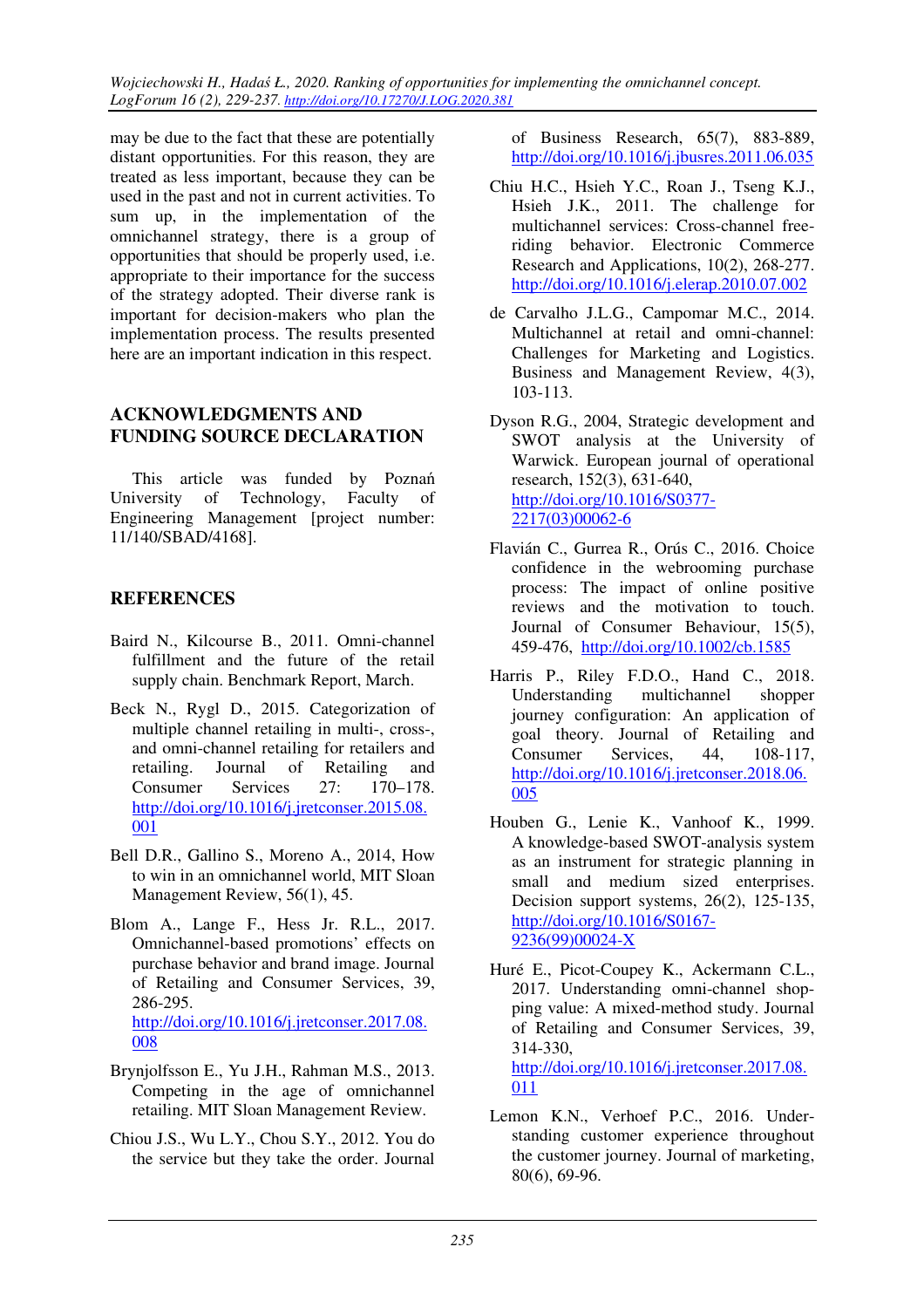*, Wojciechowski H., Hadaś Ł., 2020. Ranking of opportunities for implementing the omnichannel concept. LogForum 16 (2), 229-237. http://doi.org/10.17270/J.LOG.2020.381* 

- Mierzwiak R., 2015. Metoda zarządzania jakością warunków pracy w przedsiębiorstwie produkcyjnym [The method of managing the quality of working conditions in a production company], PhD dissertation, Poznań.
- Neslin S.A., Jerath K., Bodapati A., Bradlow E.T., Deighton J., Gensler S., Lee L., Montaguti E., Telang R., Venkatesan R., Verhoef P.C., 2014. The interrelationships between brand and channel choice. Marketing Letters, 25(3), 319-330. http://doi.org/10.1007/s11002-014-9305-2
- Pickton D.W., Wright S., 1998, What's swot in strategic analysis? Strategic change, 7(2), 101-109, http://doi.org/10.1002/(SICI)1099- 1697(199803/04)7:2<101::AID-JSC332>3.0.CO;2-6
- Piotrowicz W., Cuthbertson R., 2014. Introduction to the special issue information technology in retail: Toward omnichannel retailing. International Journal of Electronic Commerce, 18(4), 5-16, http://doi.org/10.2753/JEC1086- 4415180400
- Rigby D. 2011. The future of shopping. Harvard Business Review 89(12): 65–76.
- Sagan, Adam, 2009. Analiza preferencji konsumentów z wykorzystaniem programu

Statistica–analiza conjoint i skalowanie wielowymiarowe [Analysis of consumer preferences using the Statistica program conjoint analysis and multidimensional scaling], StatSoft Polska Sp. z.o.o, 3-22.

- Sit J.K., Hoang A., Inversini A., 2018. Showrooming and retail opportunities: A qualitative investigation via a consumerexperience lens. Journal of Retailing and Consumer Services, 40, 163-174, http://doi.org/10.1016/j.jretconser.2017.10. 004
- Verhoef P.C., Neslin S.A., Vroomen B., 2007. Multichannel customer management: Understanding the research-shopper phenomenon. International journal of research in marketing, 24(2), 129-148, http://doi.org/10.1016/j.ijresmar.2006.11.00 2
- Wojciechowski H., Hadas L., 2018, Possibilities of Implementing Omnichannel Concept in Distribution–Opportunities and Threats, Business Logistics in Modern Management, 337-353.

# **RANGOWANIE SZANS WE WDRAŻANIU KONCEPCJI OMNICHANNEL**

**STRESZCZENIE**. **Wstęp:** Głównym celem tego artykułu jest pokazanie rankingu szans dla wdrożenia koncepcji omnichannel wraz z metodologią analizy. Badane szanse uzyskano z analizy SWOT/TOWS. Natomiast do opracowania rankingu szans zastosowano metodę Thurstone'a. Analiza SWOT/TOWS jest jedną z najbardziej podstawowych metod analitycznych. Wynik tej analizy wskazuje jedynie ogólną strategię, jaką powinno obrać przedsiębiorstwo. Na podstawie poprzednich doświadczeń autorów w stosowaniu SWOT/TOWS można stwierdzić, że analiza zwykle nie wystarcza do podjęcia trafnej decyzji. Brakuje informacji o tym, jakie szanse należy wykorzystać lub jakie zagrożenia należy ograniczać w pierwszej kolejności podczas wdrażaniu wybranej strategii. W celu zwiększenia skuteczności wdrożenia strategii wyznaczonej przez analizę SWOT/TOWS przez przedsiębiorstwo należy przeprowadzić dalsze analizy korzystając z różnych metod.

**Metody:** Autorzy tego artykułu chcieliby pokazać, w jaki sposób podejmowanie decyzji w logistyce może być bardziej efektywne przy użyciu metody Thurstone'a wraz z analizą SWOT/TOWS. Metoda Thurstone'a posłużyła do wzbogacenia analizy SWOT/TOWS.

**Wyniki:** Rezultatem artykułu jest posortowana i pogrupowana lista szans od najbardziej do najmniej kluczowych. Zastosowanie metody Thurstone'a wraz z analizą SWOT/TOWS dostarcza pełniejszy zestaw danych do wykorzystania w procesie decyzyjnym we wdrażaniu koncepcji omnichannel.